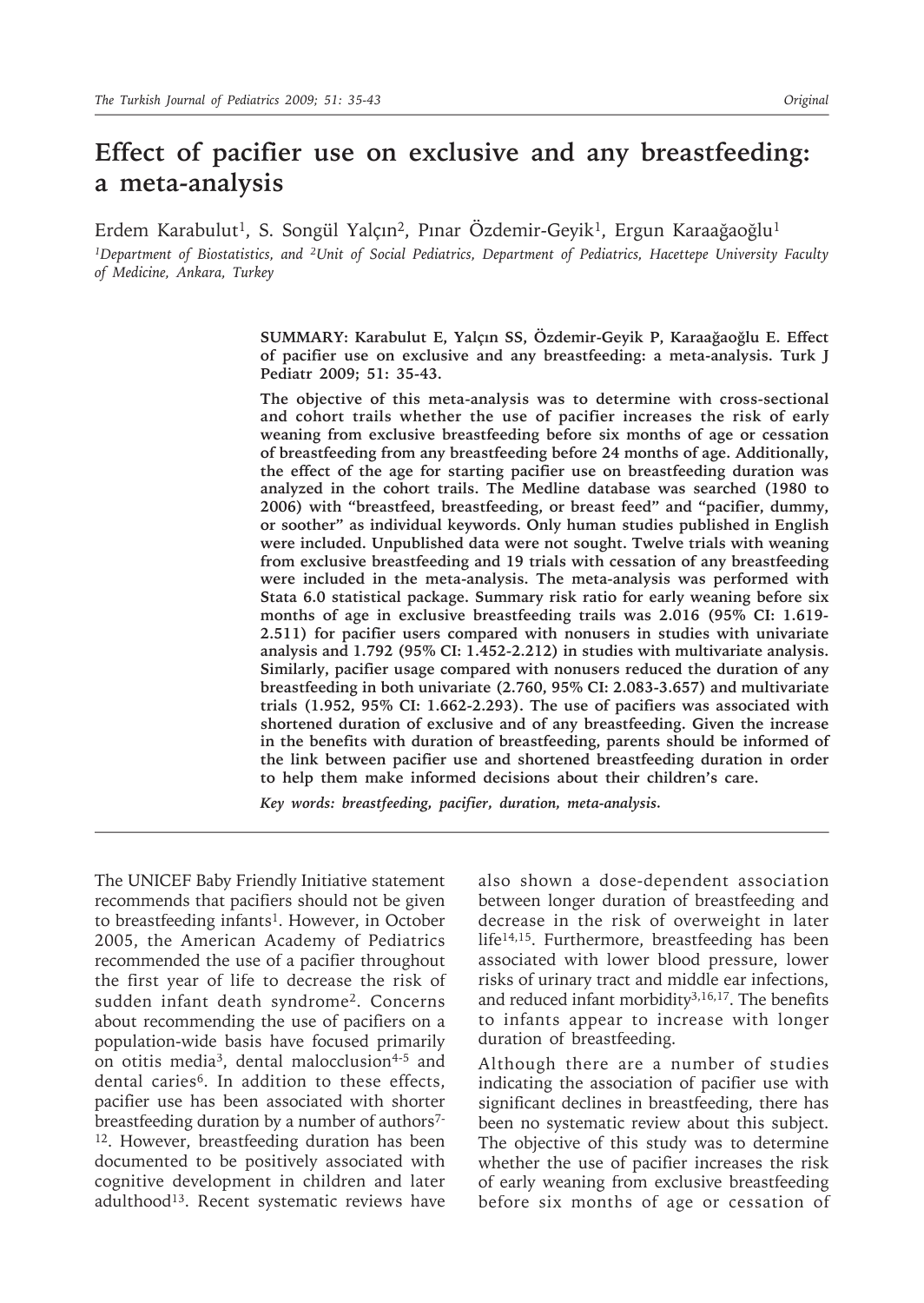breastfeeding from any breastfeeding before 24 months of age. We also aimed to analyze the effect of age of starting pacifier use on breastfeeding duration.

## **Material and Methods**

The Medline database was searched (1980 to 2006) to obtain data about pacifier use and its association with early weaning from exclusive breastfeeding and cessation of any breastfeeding. The last electronic search was conducted on December 23, 2006. Individual keywords used in the study search included: "breastfeed, breastfeeding, or breast feed" and "pacifier, dummy, or soother". Only human studies published in English were included. Unpublished data were not sought. Prospective cohorts and case control studies that analyzed the risk of early weaning in infants with exclusive breastfeeding or any breastfeeding in pacifier users were included in the metaanalysis. Three independent reviewers read and evaluated all abstracts for inclusion. All data were abstracted by using a standardized protocol and computerized report form. Authors were contacted for any missing information via e-mail. The obtained full text articles were evaluated independently by three reviewers to determine whether or not the articles met the inclusion criteria. In some studies in which the published data did not fulfill the requirements, the corresponding author was contacted by e-mail for additional information. Disagreements were resolved by consensus.

Breastfeeding Definitions: Where appropriate, the breastfeeding terms that were used in this study were those recommended by the World Health Organization (WHO)<sup>18</sup>. An infant was considered to be exclusively breastfed when he or she had received only breast milk with no other liquids or solids. Any breastfeeding was defined as an infant's being fully breastfed or receiving both breast milk and a formula, with or without solids.

Our review identified 42 confounding factors that were taken into consideration when evaluating the relation between breastfeeding duration and pacifier use: infant gender, birth weight and length, type of delivery, multiple birth, parity, planned pregnancy, maternal age, maternal education, paternal age, paternal education, employment status of the

parents, factors related to socioeconomic status, marital status, nationality, infant exposure to tobacco smoke (prenatal or postpartum), presence of breastfeeding problems, parents' attitude towards breastfeeding, mothers having been breastfed, prenatal care quality, medical problems before, during, and after delivery, infant discharged home from hospital same time as mother, time at initiation of breastfeeding, pacifier use in hospital ward, formula supplements in the maternity ward, formula promotion at discharge, breastfeeding at hospital discharge, mother sharing bed with infant, whether infant sleeps in parental room at night, use of oral contraceptive, home visit post-birth, use of regular child care, plans to return to work and age of infant when mother returned to work, age at initiation of bottle-feeding, age at initiation of formula or solid foods, breastfeeding on demand or schedule, type of breastfeeding at 1 month of age, body weight at 1 month and at 4 months, child sleeps 6 h at night, body mass index (BMI), knowledge about the lactation centers, and current pregnancy status at the first and at 6 months. Studies were considered covariate-adjusted if they were controlled statistically for a minimum of one characteristic in models to estimate effects of breastfeeding compared with those of pacifier on breastfeeding duration. Outcome measures were unadjusted and adjusted risks of early weaning before six months of age and stopping any breastfeeding before 24 months of age in children who used pacifier. Pooled estimates of effect were separately calculated for unadjusted and adjusted results. We conducted the meta-analysis calculations separately for studies including exclusive breastfed cases and any breastfed cases.

Meta-analysis of studies with binary outcomes (relative risk, odds ratio) were performed. Meta-analysis was performed with Stata 6.0 statistical package. To perform meta-analysis in Stata, user-written meta command was used. The effect estimate (relative risk or odds ratio) and its corresponding standard error for each study were required in meta command. Q test for homogeneity of risk estimates was used. Significant heterogeneity was detected between studies, so pooled estimates of the risk for early weaning were generated using random effects models. Forest plots were drawn to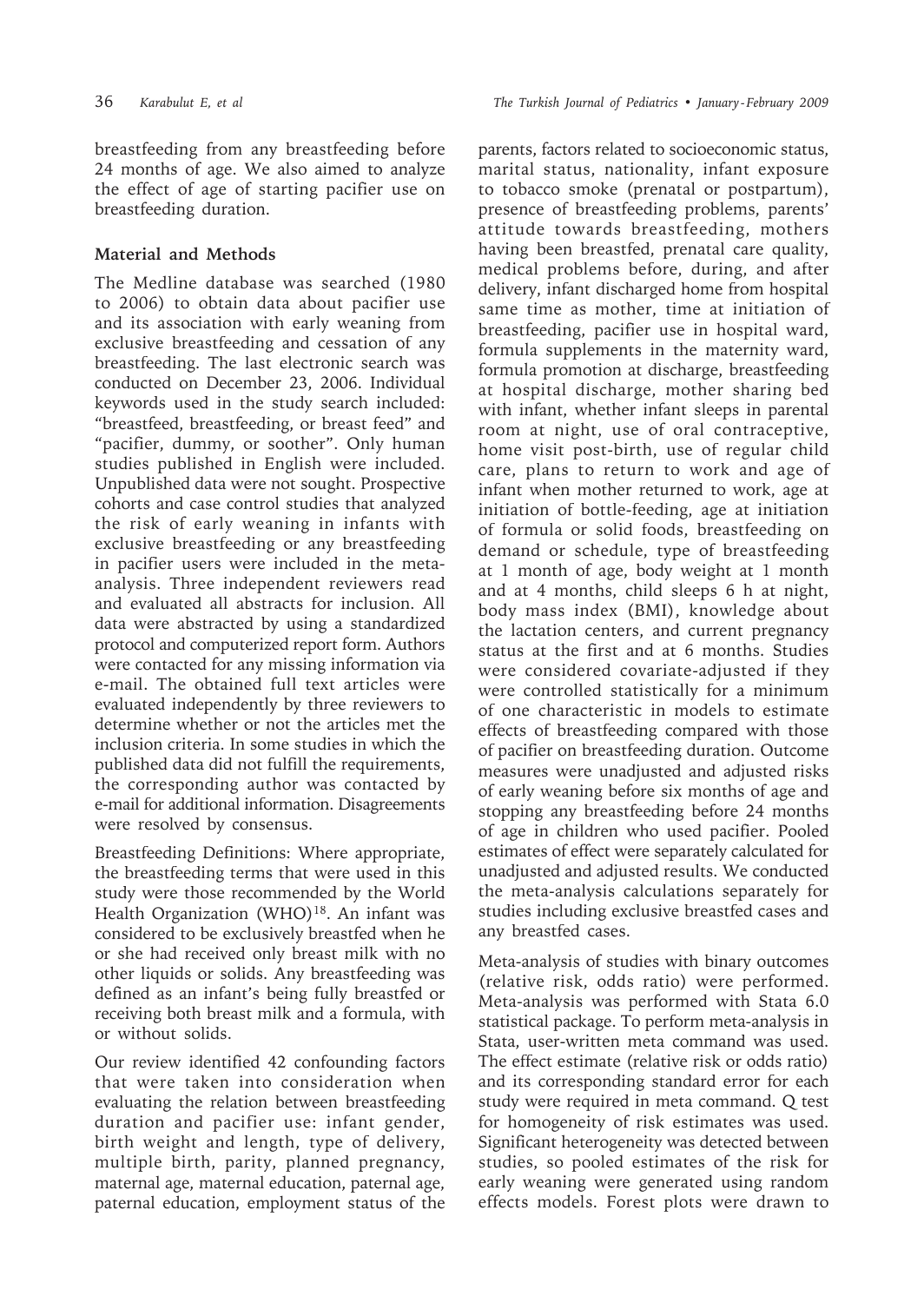show the results graphically. In a forest plot, the contribution of each study to the metaanalysis (its weight) is represented by the area of a box, the center of which represents the risk ratios estimated from that study (point estimate). The confidence intervals (CIs) for the risk ratios from each study were also shown. The risk ratio is shown by the middle of a diamond, the left and right extremes of which represent the corresponding CI. Publication bias was assessed using the funnel plot method and the Egger and Begg tests<sup>19</sup>.

#### **Results**

Searches with selected keywords resulted in 386 abstracts. Only 34 abstracts were identified as appropriate for further assessment when inclusion criteria were considered. After the assessment of the 34 articles, 11 trials were excluded from the study. Studies were excluded for the following reasons: there were some interventions in three studies $20-22$ ; two studies were review<sup>7,23</sup>; only preterm infants were included24; the same subjects were included in two studies<sup>25,26</sup>, so one<sup>25</sup> was excluded; there were no information about nonuser $27$ ; relation between pacifier use and breastfeeding problems were examined<sup>28</sup>; two groups (standard and WHO groups) were compared $29$ ; and outcome variable (duration of breastfeeding) was measured in continuous scale<sup>30</sup>. Of the remaining 23 eligible reports,  $12 \text{ trials}^{9,10,31-40}$  reported weaning from exclusive breastfeeding and  $19$  trials<sup>8-12,26,31,33-</sup> 35,37,38,40-46 analyzed cessation of any breastfeeding status. The summary characteristics of trials meeting the criteria for inclusion are listed in Tables Ia and Ib.

No publication bias was detected in cases with exclusive breastfeeding. However, for any breastfeeding cases, publication bias was detected in univariate analysis with both the funnel plot and the Egger test  $(p<0.001)$ , although the Begg test was non-significant (p=0.064). The funnel plot method and the Egger ( $p < 0.001$ ) and Begg ( $p = 0.008$ ) tests were statistically significant in multivariate analysis for any breastfeeding cases.

Summary risk ratio (SRR) for early weaning before six months of age in exclusive breastfeeding trails was 2.016 (95% CI: 1.619- 2.511) for pacifier users compared with nonusers in studies with univariate analysis (Fig. 1a),

|                                                        |                      |                                  |                 |        |                  | Table Ia. Characteristics of Included Trials with Exclusive Breastfed Infants for Meta-Analysis |                         |                                                         |
|--------------------------------------------------------|----------------------|----------------------------------|-----------------|--------|------------------|-------------------------------------------------------------------------------------------------|-------------------------|---------------------------------------------------------|
|                                                        | Publication          |                                  |                 | No. of |                  | Univariate Risk Ratio                                                                           | Multivariate Risk Ratio | Confounders adjusted for                                |
|                                                        | Year                 | Location                         | Study type      |        | infants Pacifier | (95% CI)                                                                                        | (95% CI)                | in multivariate analysis*                               |
| arros et al. <sup>31</sup>                             | .995                 | <b>Brazil</b>                    | Prospective     |        | $605$ <1 mo      | 1.96 (1.50-2.54)                                                                                |                         |                                                         |
| elmanson et al. <sup>34</sup>                          | 1999                 |                                  | Cross-sectional | 192    |                  | 1.81 (1.00-3.26)                                                                                |                         |                                                         |
| Ioward et al. <sup>10</sup>                            | 1999                 |                                  | Prospective     |        | $265 < 6$ wks    |                                                                                                 | 1.53 (1.15-2.05)        | 4, 8, 17, 18, 33                                        |
|                                                        |                      | Russia<br>USA<br>Italy<br>Sweden | Prospective     | 1365   | $1 \text{ mo}$   | $1.42(1.24-1.62)$                                                                               | 1.35 (1.18-1.55)        | 9, 25                                                   |
| Riva et al. <sup>38</sup><br>Aarts et al. <sup>9</sup> | 1999<br>1999<br>2003 |                                  | Prospective     | 506    | $1 \text{ mo}$   | 1.41 (1.11-1.81)                                                                                | 2.17 (1.53-3.09)        | 8, 9                                                    |
| santiago et al. <sup>39</sup>                          |                      | Brazil                           | Prospective     |        |                  | 4.76 (2.00-11.11)                                                                               | 4.35 (1.67-12.50)       | 2, 6, 7, 9, 30, 34, 39                                  |
| riovannini et al. <sup>33</sup>                        | 2004                 | Italy                            | Prospective     |        | $2450$ <1 mo     |                                                                                                 | 1.28 (1.13-1.45)        | 1, 2, 3, 4, 6, 8, 9, 13, 16, 19, 23, 24, 26, 35, 38, 40 |
| Butler et al. $32$                                     | 2004<br>2005         | New Zealand                      | Prospective     | 1017   | $< 6$ wks        | 2.58 (1.92-3.46)                                                                                | 2.48 (1.79-3.44)        | 6, 12, 16, 22, 29, 31, 32                               |
| Scott et al. <sup>40</sup>                             |                      | Australia                        | Prospective     | 382    | $1 \text{ mo}$   |                                                                                                 | 1.92 (1.39-2.64)        | 7, 8, 16, 17, 18, 33                                    |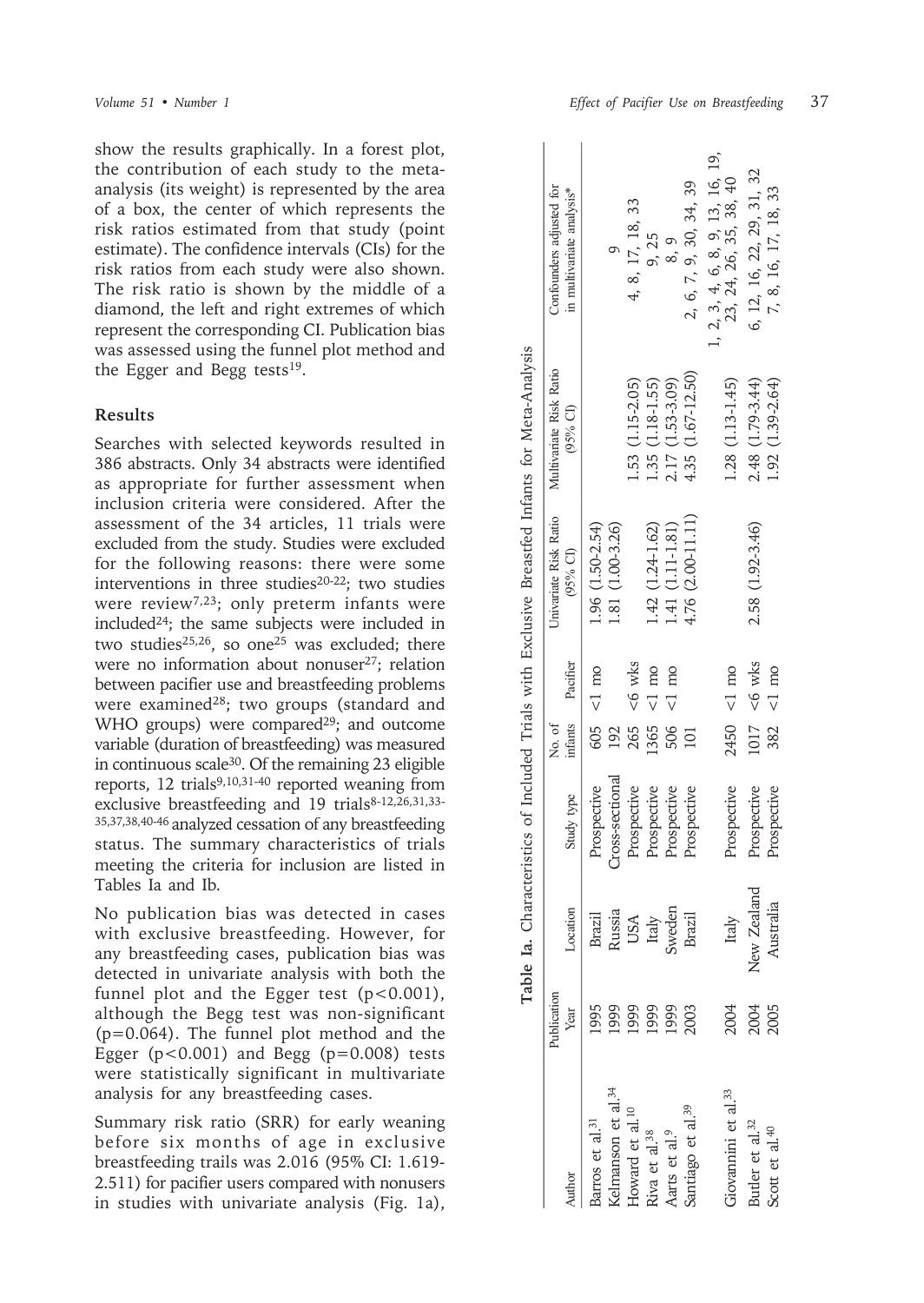Table Ib. Characteristics of Included Trials with Any Breastfed Infants for Meta-analysis **Table Ib.** Characteristics of Included Trials with Any Breastfed Infants for Meta-analysis

|                                |             |                |                 |         |                 | contract with the contract of the contract of the contract of the contract of the contract of the contract of the contract of the contract of the contract of the contract of the contract of the contract of the contract of |                                                                                              |                                 |
|--------------------------------|-------------|----------------|-----------------|---------|-----------------|-------------------------------------------------------------------------------------------------------------------------------------------------------------------------------------------------------------------------------|----------------------------------------------------------------------------------------------|---------------------------------|
|                                | Publication |                |                 | No. of  |                 | Univariate                                                                                                                                                                                                                    | Multivariate                                                                                 | Confounders adjusted for in     |
| Author                         | Year        | Location       | Study type      | infants | Pacifier        | risk ratio (95% CI)                                                                                                                                                                                                           | risk ratio (95% CI)                                                                          | multivariate analysis*          |
| 'ictora et al. <sup>8</sup>    | 1993        | Brazil         | Cross-sectional | 249     | $1 \text{ mo}$  |                                                                                                                                                                                                                               | 3.00 (1.90-4.60)                                                                             | 1, 2, 9, 13, 34                 |
| Barros et al. <sup>31</sup>    | 1995        | Brazil         | Prospective     | 605     | $1 \text{ mo}$  | 3.84 (2.65-5.50)                                                                                                                                                                                                              |                                                                                              | 9, 17, 41                       |
| lements et al. <sup>41</sup>   | 1997        | Jnited Kingdom | Cross-sectional | 511     | last 2 wks      | 3.25 (2.29-4.33)                                                                                                                                                                                                              | $\begin{array}{c} 2.87 \ (1.974.19) \\ 2.64 \ (1.81-3.84) \\ 2.37 \ (1.40-4.01) \end{array}$ | 8, 9, 12, 14, 16, 28            |
| Victora et al. <sup>46</sup>   | [997        | Brazil         | Prospective     | 655     | $1 \text{ mo}$  | $4.02(2.46-3.12)$                                                                                                                                                                                                             |                                                                                              | 1, 2, 8, 27, 36                 |
| Kelmanson et al. <sup>34</sup> | .999        | Russia         | Cross-sectional | 192     |                 | 3.09 (1.50-6.37)                                                                                                                                                                                                              |                                                                                              |                                 |
| Howard et al. <sup>10</sup>    | 1999        | USA            | Prospective     | 265     | $6$ wks         |                                                                                                                                                                                                                               | 1.61 (1.19-2.19)                                                                             | 4, 8, 18, 21,33                 |
| Riva et al. <sup>38</sup>      | 1999        | Italy          | Prospective     | 365     | $1 \text{ mo}$  | 1.30 (1.18-1.50)                                                                                                                                                                                                              | 1.18 (1.04-1.34)                                                                             | 9, 25                           |
| Aarts et al. <sup>9</sup>      | 1999        | Sweden         | Prospective     | 506     | l mo            | 2.28 (1.61-3.23)                                                                                                                                                                                                              |                                                                                              |                                 |
| doeblen-Tarver <sup>43</sup>   | 2001        | USA            | Prospective     | 129     |                 | 8.70 (3.10-25.00)                                                                                                                                                                                                             |                                                                                              |                                 |
| Vogel et al. <sup>26</sup>     | 2001        | New Zealand    | Prospective     | 350     | l mo            | 1.71 (1.29-2.28)                                                                                                                                                                                                              | 1.91 (1.45-2.51)                                                                             | 12, 13, 8, 14, 16, 17, 18       |
| Görbe et al. <sup>12</sup>     | 2002        | Hungary        | Prospective     | 356     |                 | $10.32(4.79 - 22.24)$                                                                                                                                                                                                         |                                                                                              |                                 |
| Binns et al. <sup>11</sup>     | 2002        | Australia      | Prospective     | 556     | $2 \text{ wks}$ |                                                                                                                                                                                                                               | 2.50 (1.59-4.00)<br>1.67 (1.27-2.21)                                                         | 1, 8, 9, 17                     |
| Levy et al. <sup>44</sup>      | 2002        | USA            | Prospective     | 1069    | wks<br>G        |                                                                                                                                                                                                                               |                                                                                              | 1, 8, 9, 10, 11, 13, 16, 18, 21 |
| Soares et al. <sup>45</sup>    | 2003        | Brazil         | Prospective     | 219     |                 | 2.80 (1.60-4.70)                                                                                                                                                                                                              | 2.20 (1.30-3.80)                                                                             |                                 |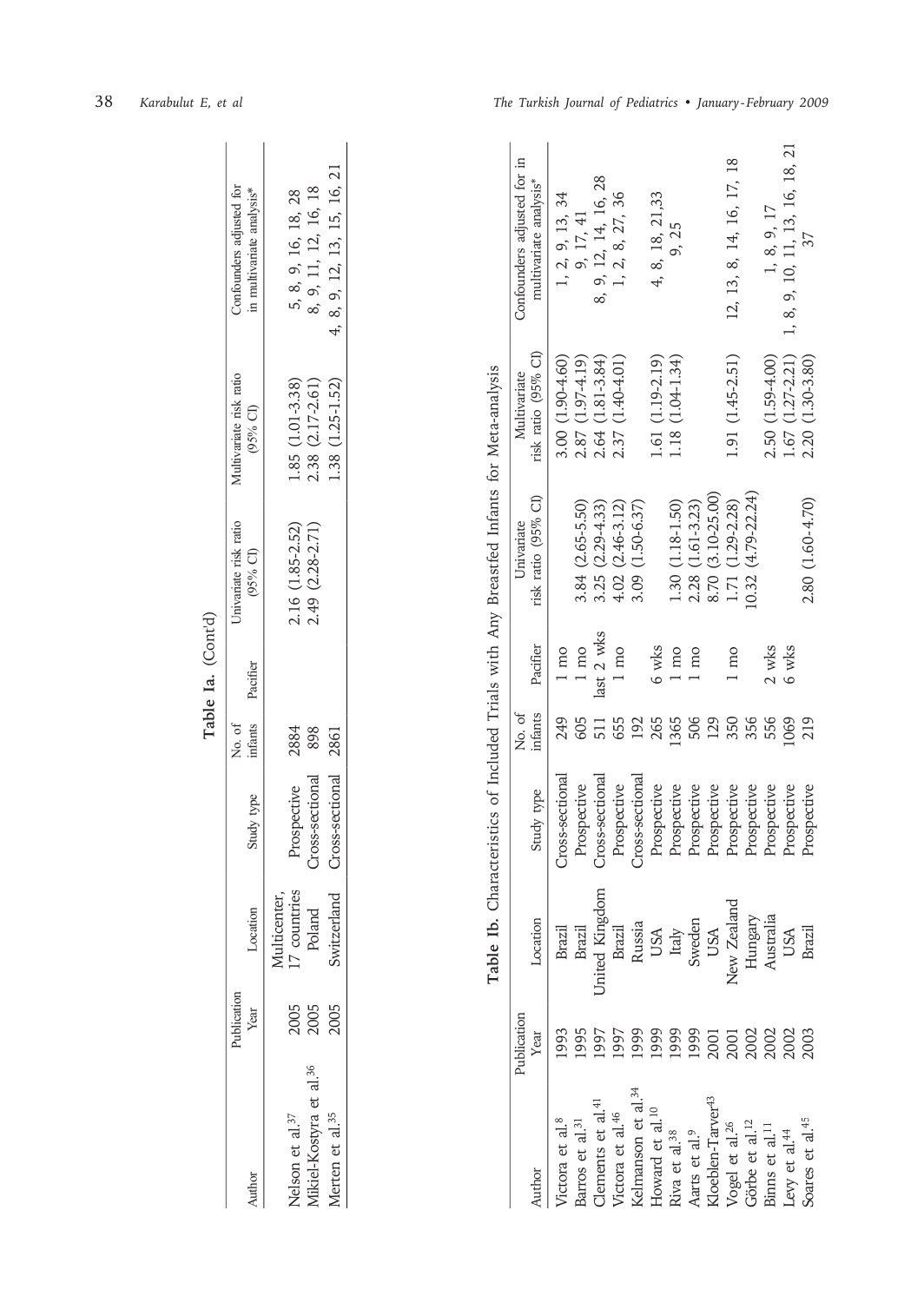|                                                                                                                                                                                                                             |                      |                                                          |                                               |                     | Table Ib. (Cont'd) |                                   |                                                          |                                                                                                                                                                                                                                                                                                                                                                                                                                                                                                                                                                                                                                                                                                                                                                                                                                                                                                                                                                                                                                                                                                                                                                                                                                                                                                                                                   |
|-----------------------------------------------------------------------------------------------------------------------------------------------------------------------------------------------------------------------------|----------------------|----------------------------------------------------------|-----------------------------------------------|---------------------|--------------------|-----------------------------------|----------------------------------------------------------|---------------------------------------------------------------------------------------------------------------------------------------------------------------------------------------------------------------------------------------------------------------------------------------------------------------------------------------------------------------------------------------------------------------------------------------------------------------------------------------------------------------------------------------------------------------------------------------------------------------------------------------------------------------------------------------------------------------------------------------------------------------------------------------------------------------------------------------------------------------------------------------------------------------------------------------------------------------------------------------------------------------------------------------------------------------------------------------------------------------------------------------------------------------------------------------------------------------------------------------------------------------------------------------------------------------------------------------------------|
| Author                                                                                                                                                                                                                      | Publication<br>Year  | Location                                                 | Study type                                    | No. of<br>infants   | Pacifier           | risk ratio (95% CI)<br>Univariate | risk ratio (95% Cl)<br>Multivariate                      | Confounders adjusted for in<br>multivariate analysis*                                                                                                                                                                                                                                                                                                                                                                                                                                                                                                                                                                                                                                                                                                                                                                                                                                                                                                                                                                                                                                                                                                                                                                                                                                                                                             |
| Giovannini et al. <sup>33</sup><br>Cunha et al. <sup>42</sup>                                                                                                                                                               | 2004<br>2005         | Brazil<br>Italy                                          | Prospective<br>Prospective                    | 2450                | $1 \text{ mo}$     | 1.80 (1.40-2.20)                  | 1.30 (1.15-1.46)<br>1.90 (1.50-2.40)                     | 1, 2, 3, 4, 6, 8, 9, 13, 16, 19, 23, 24, 26, 35, 38, 40<br>8, 12, 20, 21, 42                                                                                                                                                                                                                                                                                                                                                                                                                                                                                                                                                                                                                                                                                                                                                                                                                                                                                                                                                                                                                                                                                                                                                                                                                                                                      |
| Merten et al. <sup>35</sup><br>Nelson et al. <sup>37</sup><br>Scott et al. <sup>40</sup>                                                                                                                                    | 2005<br>2005<br>2005 | 17 countries<br>Multicenter,<br>Switzerland<br>Australia | Cross-sectional<br>Prospective<br>Prospective | 2884<br>382<br>2861 | $\frac{1}{2}$      | 2.14 (1.83-2.49)                  | 4.41 (2.47-7.78)<br>1.92 (1.40-2.64)<br>1.61 (1.41-1.85) | 4, 8, 9, 12, 13, 15, 16, 21<br>7, 8, 16, 18, 17, 33<br>5, 8, 9, 16, 18, 28                                                                                                                                                                                                                                                                                                                                                                                                                                                                                                                                                                                                                                                                                                                                                                                                                                                                                                                                                                                                                                                                                                                                                                                                                                                                        |
| BMI; 42, knowledge about the lactation centers; 43, current pregnancy status at the first and at 6 months.<br>*Multivariate adjustments: 1, infant gender; 2, birth<br>education; 10, paternal age; 11, paternal education; |                      |                                                          |                                               |                     |                    |                                   |                                                          | breastfed; 20, prenatal care quality; 21, medical problems before, during, and after delivery; 22, infant discharged from hospital same time as mother; 23, time at initiation of<br>breastfeeding; 24, pacifier use at hospital ward; 25, formula supplements in the maternity ward; 26, formula promotion at discharge; 27, breastfeeding at hospital discharge;<br>infant exposure to tobacco smoke (prenatal or postpartum); 17, presence of breastfeeding problems; 18, parents' attitude towards breastfeeding; 19, mothers having been<br>weight; 3, birth length; 4, type of delivery; 5, multiple birth; 6, parity; 7, planned pregnancy; 8, maternal age; 9 maternal<br>12, employment status of the parents; 13, factors related to socioeconomic status; 14, marital status; 15, nationality; 16,<br>28, mother sharing bed with infant; 29, infant sleeps in parental room at night; 30, use of oral contraceptive; 31, home visit post-birth; 32, use regular child care; 33,<br>plans to return work and age of infant when mother returned to work; 34, age at introduction of bottle-feeding; 35, time at introduction of formula or solid foods; 36,<br>breastfeeding on demand or schedule; 37, type of breastfeeding at 1 month of age; 38, weight at age 1 month; 39, weight at 4 months; 40, child sleeps 6 h at night; 41, |

and 1.792 (95% CI: 1.452-2.212) in studies with multivariate analysis (Fig. 1b, Table II). Similar to exclusive breastfeeding trails, pacifier usage compared with nonusers increased the risk of cessation of any breastfeeding in both univariate (SRR: 2.760, 95% CI: 2.083-3.657) and multivariate (SRR: 1.952, 95% CI: 1.662- 2.293) trials (Fig. 1c, Fig. 1d, Table II).

We wished to determine if cross-sectional studies gave larger estimates of change in the duration of breastfeeding with pacifier use than cohort trails. When meta-analysis was repeated with cohort studies, similar results were obtained (Table III).

Table III presents the pooled effect estimates for studies that compared outcomes for pacifier use before four or six weeks vs. never pacifier use or after four or six weeks. Interestingly, with postponing age for pacifier initiation to four or six weeks of age, the risk of early weaning or cessation of breastfeeding declined.

### **Discussion**

This meta-analysis indicates that pacifier use is associated with a two times increased risk of early weaning and cessation of breastfeeding. The estimated effect for any breastfeeding infants was of the same magnitude and statistically significant for exclusive breastfeeding infants. This difference between pacifier users and nonusers was observed in both cross-sectional and cohort trials. The proposed mechanism for the relationship between reduced breastfeeding and pacifier use is that when infants are using pacifiers they tend to suck on the breast less, and as a result this reduces the milk supply, subsequently ending breastfeeding<sup>9,28</sup>.

This meta-analysis should be interpreted within the context of some limitations. First, any meta-analysis is subject to publication bias. Although we used an extensive search strategy for finding published trials, we did not attempt to identify unpublished trials. Second, a meta-analysis is limited by the quantity and quality of existing data. The methodologies of the included studies were different. We do not have the ability to make thorough cross-study checks that can be done using the raw data. Further, there was no unique definition of breastfeeding types in trails. Finally, all metaanalyses contain heterogeneity. The statistically significant heterogeneity among the studies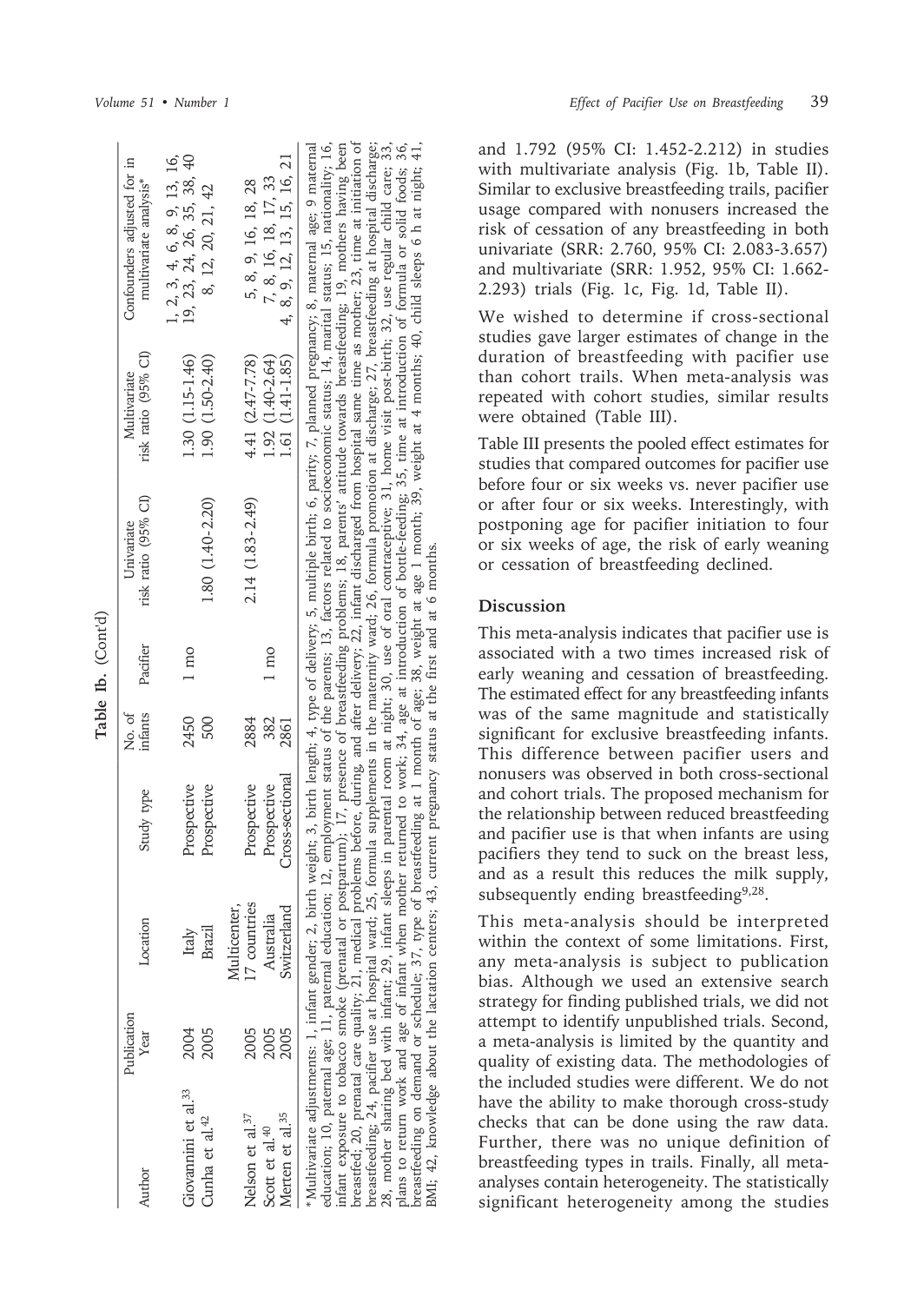

Fig. 1. Forest plot of the studies for risk of early weaning with pacifier use [Odds ratios and 95% confidence intervals (CI) for early weaning from exclusive (a,b) and<br>any (c,d) breastfeeding comparing ever-pacifier-used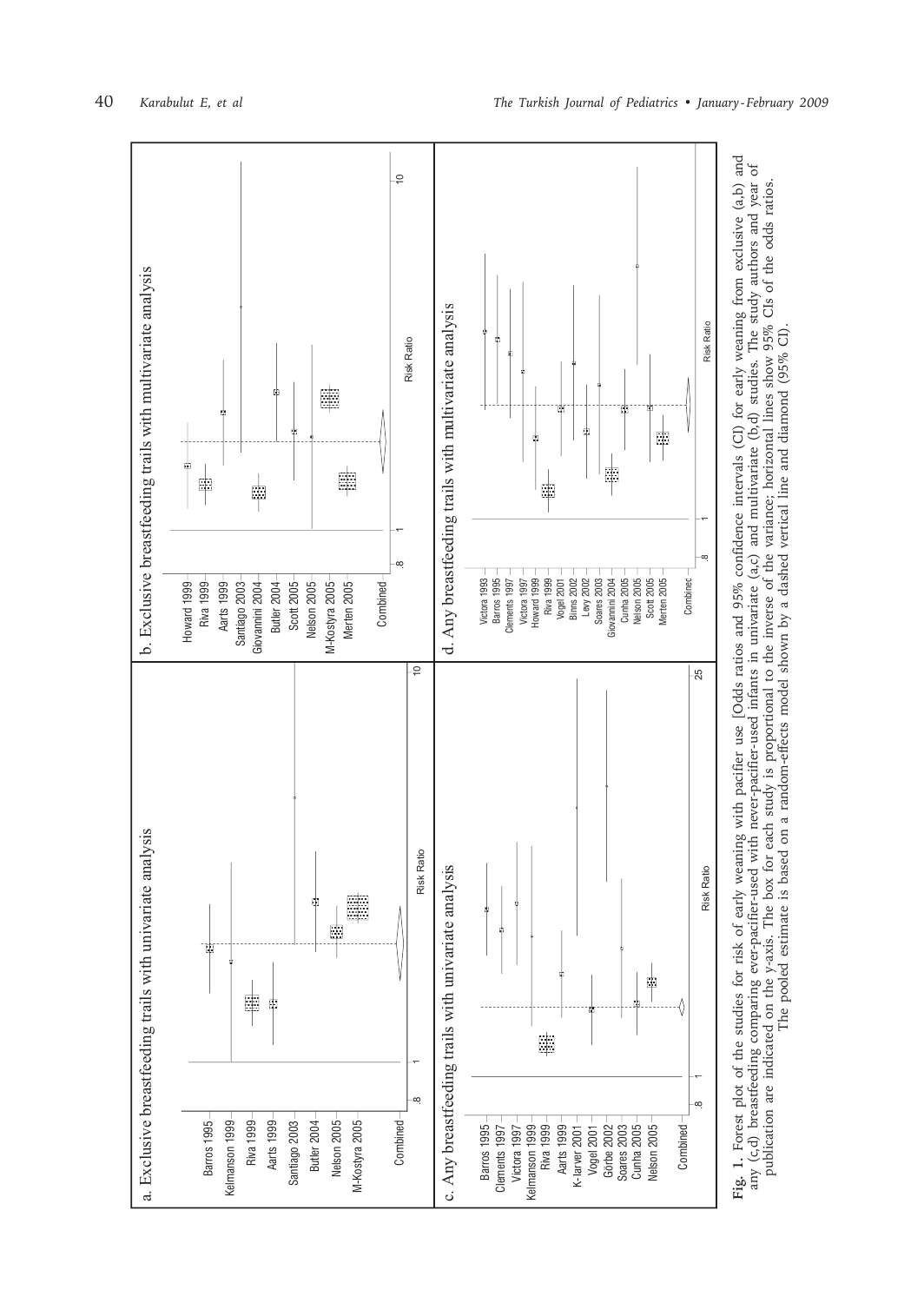**Table II.** Pacifier Use and Risk of Early Weaning in Cases with Exclusive Breastfeeding or Cessation of Breastfeeding in Cases with Any Breastfeeding in Trails with Univariate and Multivariate Analysis

| Breastfeeding | Type         | No. of  | Test for        | Summary risk ratio     | z        |
|---------------|--------------|---------|-----------------|------------------------|----------|
| status        | of estimate  | studies | heterogeneity Q | $(95\% \text{ CI})$    |          |
| Exclusive     | Univariate   | 8       | $62.245*$       | 2.016 (1.619-2.511)    | $6.263*$ |
|               | Multivariate | 10      | $110.961*$      | $1.792(1.452 - 2.212)$ | $5.430*$ |
| Any           | Univariate   | 12      | 120.556*        | 2.760 (2.083-3.657)    | $7.073*$ |
|               | Multivariate | 15      | 80.138*         | 1.952 (1.662-2.293)    | 8.144*   |

 $* p < 0.001$ .

**Table III.** Results of Meta-Analysis for Only Prospective Cohort Studies According to Pacifier Introduction Time

|                      | Pacifier<br>introduction<br>time | Type of<br>estimate | No. of<br>studies | Test for<br>heterogeneity | Summary risk ratio<br>$(95\% \text{ CI})$ | $\mathcal{Z}$ |
|----------------------|----------------------------------|---------------------|-------------------|---------------------------|-------------------------------------------|---------------|
|                      | $\leq 1$ month                   | Univariate          | 3                 | 4.776                     | $1.546$ $(1.282 - 1.865)$                 | $4.560*$      |
| Breastfeeding        |                                  | Multivariate        | $\overline{4}$    | 11.928*                   | 1.539 (1.261-1.879)                       | $4.240*$      |
| Exclusive            | $\leq$ 6 weeks                   | Univariate          | 4                 | $16.228*$                 | 1.751 (1.347-2.277)                       | $4.179*$      |
|                      |                                  | Multivariate        | 6                 | 23.466*                   | 1.664 (1.366-2.027)                       | $5.061*$      |
|                      | All                              | Univariate          | 6                 | 31.765*                   | $1.941(1.524-2.471)$                      | 5.380*        |
|                      |                                  | Multivariate        | 8                 | 29.060*                   | 1.740 (1.430-2.118)                       | $5.526*$      |
|                      | $\leq 1$ month                   | Univariate          | 5                 | $55.046*$                 | 2.322 (1.471-3.665)                       | $3.617*$      |
|                      |                                  | Multivariate        | 7                 | $41.183*$                 | 1.814 (1.427-2.307)                       | $4.857*$      |
| Breastfeeding<br>Any | $\leq$ 6 weeks                   | Univariate          | 5                 | 55.046*                   | 2.322 (1.471-3.665)                       | $3.617*$      |
|                      |                                  | Multivariate        | 9                 | $43.099*$                 | 1.758 (1.449-2.133)                       | $5.723*$      |
|                      | All                              | Univariate          | 10                | 105.410*                  | 2.681 (1.983-3.623)                       | $6.413*$      |
|                      |                                  | Multivariate        | 12                | 63.536*                   | 1.900 (1.576-2.291)                       | $6.727*$      |

 $* p < 0.001$ .

forced us to use random effects model. To minimize bias during trial selection, we used predetermined inclusion criteria and we took all studies with any breastfed infants and repeated meta-analysis in cohort studies.

Several factors might affect breastfeeding duration; however, limited trails were controlled for these confounding factors. Maternal age, education, social status, unrestricted mother– infant contact and frequent feeding are associated with the duration of breastfeeding, as well as psychosocial factors such as intention to breastfeed, self-efficacy and confidence concerning breastfeeding, and earlier experiences with breastfeeding<sup>28,47-50</sup>. The Baby-Friendly Hospital Initiative is a useful guide to increase rates of exclusive breastfeeding, but continuing support is needed to prevent a decline in an initially high breastfeeding rate<sup>35</sup>. Breastfeeding duration was negatively associated with breastfeeding difficulties in the first four weeks, maternal smoking, introduction of a pacifier, and early return to work $40$ . In this study with further meta-analyses, there was no evidence

that effects estimates differed according to study design (adjusted or unadjusted for some confounding factors). Similarly, Aarts et al.9 found that adjusting for mothers' age and education level had no impact on findings, while Howard et al.'s<sup>10</sup> analysis was based on a model that had considered many possible predictors of breastfeeding (including maternal age, parental education, social class and breastfeeding preferences), but found use of pacifiers to be a significant factor independent of these.

Pacifiers provide some beneficial effects including management of discomfort during painful procedures as determined by reductions in crying and other validated measures. Two recent meta-analyses have shown that pacifier use in the last sleep is associated with a reduced risk of sudden infant death syndrome  $(SIDS)^{51,52}$ . However, breastfeeding is also associated with a reduced risk of SIDS<sup>53-55</sup>. Breastfed infants have more arousals than bottle-fed infants, which may explain a possible protective effect<sup>56</sup>. In addition, breastfeeding reduces infection, which could also be the protective mechanism<sup>16</sup>.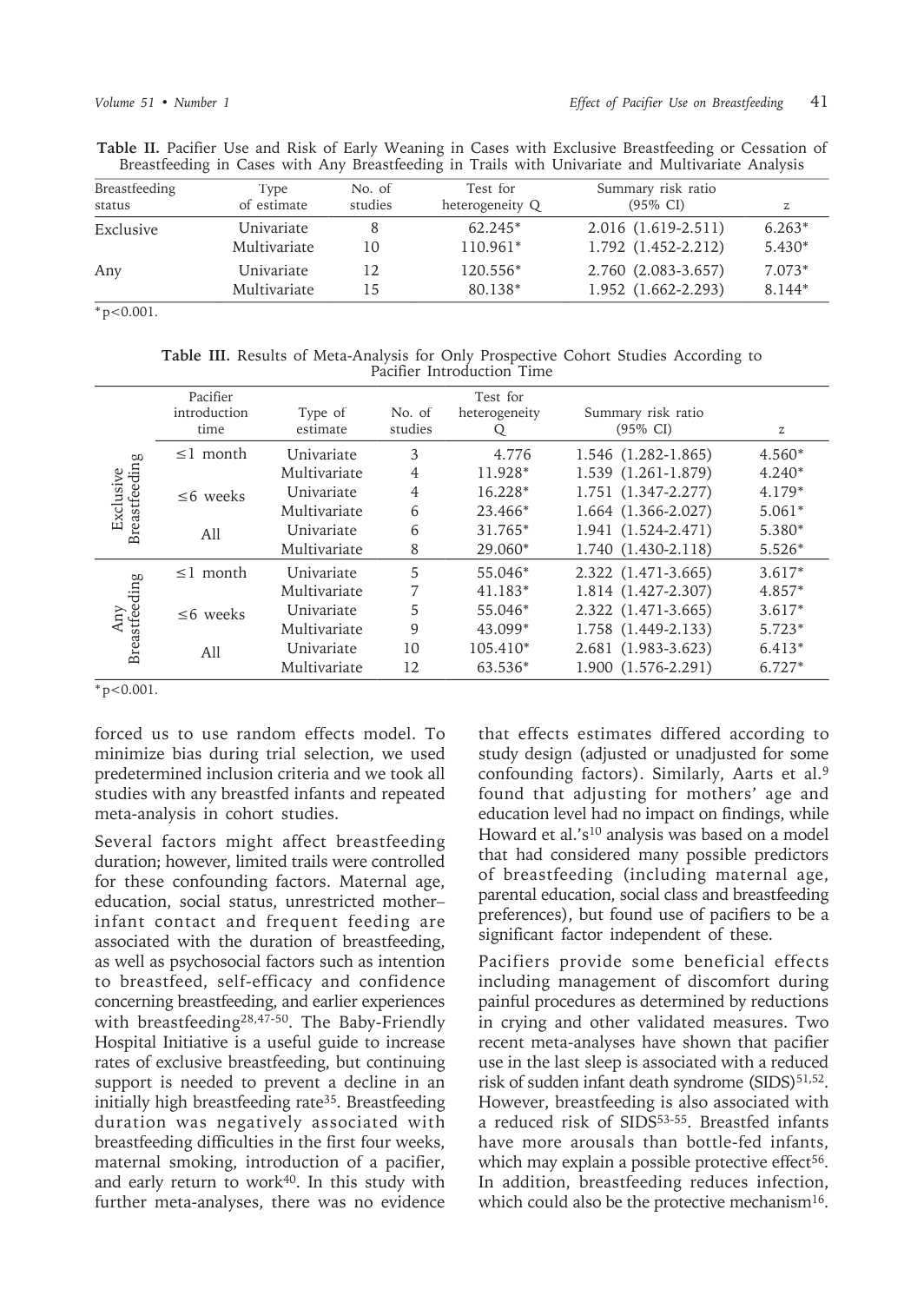Even if the recommendation to breastfeed is not included in the specific SIDS-prevention advice, it should be included in the general advice, as it reduces morbidity and mortality in infants even in developed countries. Furthermore, links have been made between pacifier sucking and the risks of suffering from otitis media3 and gastrointestinal problems57, increased reporting of wheezing, earache, possetting and diarrhea58. Adults who had used a pacifier in infancy were found to have a significantly lower intelligence score than those who had not<sup>59</sup>.

One randomized, controlled trial found that early pacifier users (2-5 days at introduction) were slightly less likely to be exclusively breastfed at one month compared with nonusers<sup>10</sup>. It was suggested that pacifier introduction after one month of age was not detrimental to breastfeeding duration. Similarly, this metaanalysis suggests that pacifier use may have a significant effect on breastfeeding duration in term infants, and initiation of pacifier use after 4-6 weeks is associated with greater reductions in risk of early weaning or cessation of breastfeeding.

The benefits of breastfeeding in infants tend to increase with longer duration of breastfeeding. However, the use of pacifiers (dummies) has been associated with shortened duration of breastfeeding. Parents should be informed of the link between pacifier use and shortened breastfeeding duration in order to help them make informed decisions about their children's care.

#### **REFERENCES**

- 1. World Health Organization, Division of Child Health and Development. Evidence for the Ten Steps to Successful Breastfeeding. Geneva, Switzerland: World Health Organization; 1998.
- 2. American Academy of Pediatrics Task Force on Sudden Infant Death Syndrome. The changing concept of sudden infant death syndrome: diagnostic coding shifts, controversies regarding the sleeping environment, and new variables to consider in reducing risk. Pediatrics 2005; 116: 1245-1255.
- 3. Niemela M, Uhari M, Mottonen M. A pacifier increases the risk of recurrent otitis media in children in daycare centres. Pediatrics 1995; 96: 884-888.
- 4. Viggiano D, Fasano D, Monaco G, Strohmenger L. Breast feeding, bottle feeding, and non-nutritive sucking: effects on occlusion in deciduous dentition. Arch Dis Child 2004; 89: 1121-1123.
- 5. Peres KG, Barros AJ, Peres MA, Victora CG. Effects of breastfeeding and sucking habits on malocclusion in a birth cohort study. Rev Saude Publica 2007; 41: 343-350.

42 *Karabulut E, et al The Turkish Journal of Pediatrics • January - February 2009*

- 6. Stone KN, Fleming P, Golding J, The ALSPAC Study Team. Socio-demographic associations with digit and pacifier sucking at 15 months of age and possible associations with infant infection. Early Hum Dev 2000; 60: 137-148.
- 7. Ullah S, Griffiths P. Does the use of pacifiers shorten breastfeeding duration in infants? Br J Community Nurs 2003; 8: 458-463.
- 8. Victora CG, Behague DP, Barros FC, Olinto MT, Weiderpass E. Pacifier use and short breastfeeding duration: cause, consequence, or coincidence? Pediatrics 1997; 99: 445-453.
- 9. Aarts C, Hornell A, Kylberg E, Hofvander Y, Gebre-Medhin M. Breastfeeding patterns in relation to thumb sucking and pacifier use. Pediatrics 1999; 104: E50.
- 10. Howard CR, Howard FM, Lanphear B, deBlieck EA, Eberly S, Lawrence RA. The effects of early pacifier use on breastfeeding duration. Pediatrics 1999; 103: E33.
- 11. Binns CW, Scott JA. Using pacifiers: what are breastfeeding mothers doing? Breastfeed Rev 2002; 10: 21-25.
- 12. Gorbe E, Kohalmi B, Gaal G, et al. The relationship between pacifier use, bottle feeding and breast feeding. J Matern Fetal Neonatal Med 2002; 12: 127-131.
- 13. Oddy WH, Kendall GE, Blair E, et al. Breast feeding and cognitive development in childhood: a prospective birth cohort study. Paediatr Perinat Epidemiol 2003; 17: 81-90.
- 14. Harder T, Bergmann R, Kallischnigg G, Plagemann A. Duration of breastfeeding and risk of overweight: a meta-analysis. Am J Epidemiol 2005; 162: 397-403.
- 15. Owen CG, Martin RM, Whincup PH, Davey Smith G, Cook DG. Effect of infant feeding on the risk of obesity across the life course: a quantitative review of published evidence. Pediatrics 2005; 115: 1367-1377.
- 16. Howie PW. Protective effect of breastfeeding against infection in the first and second six months of life. Adv Exp Med Biol 2002; 503: 141-147.
- 17. Schack-Nielsen L, Larnkjaer A, Michaelsen KF. Long term effects of breastfeeding on the infant and mother. Adv Exp Med Biol 2005; 569: 16-23.
- 18. World Health Organization. Indicators for Assessing Breastfeeding Practices. Geneva, Switzerland: WHO/ CDD/SER91; 1991.
- 19. Egger M, Smith GD, Altman DG. Systematic Reviews in Health Care: Meta-Analysis in Context (2nd ed). London: BMJ Publishing Group; 2001.
- 20. Kramer MS, Barr RG, Dagenais S, et al. Pacifier use, early weaning, and cry/fuss behavior: a randomized controlled trial. JAMA 2001; 286: 322-326.
- 21. Howard CR, Howard FM, Lanphear B, et al. Randomized clinical trial of pacifier use and bottlefeeding or cupfeeding and their effect on breastfeeding. Pediatrics 2003; 111: 511-518.
- 22. Benis MM. Are pacifiers associated with early weaning from breastfeeding? Adv Neonatal Care 2002; 2: 259-266.
- 23. Lamounier JA. The influence of nipples and pacifiers on breastfeeding duration. J Pediatr (Rio J) 2003; 79: 284-286.